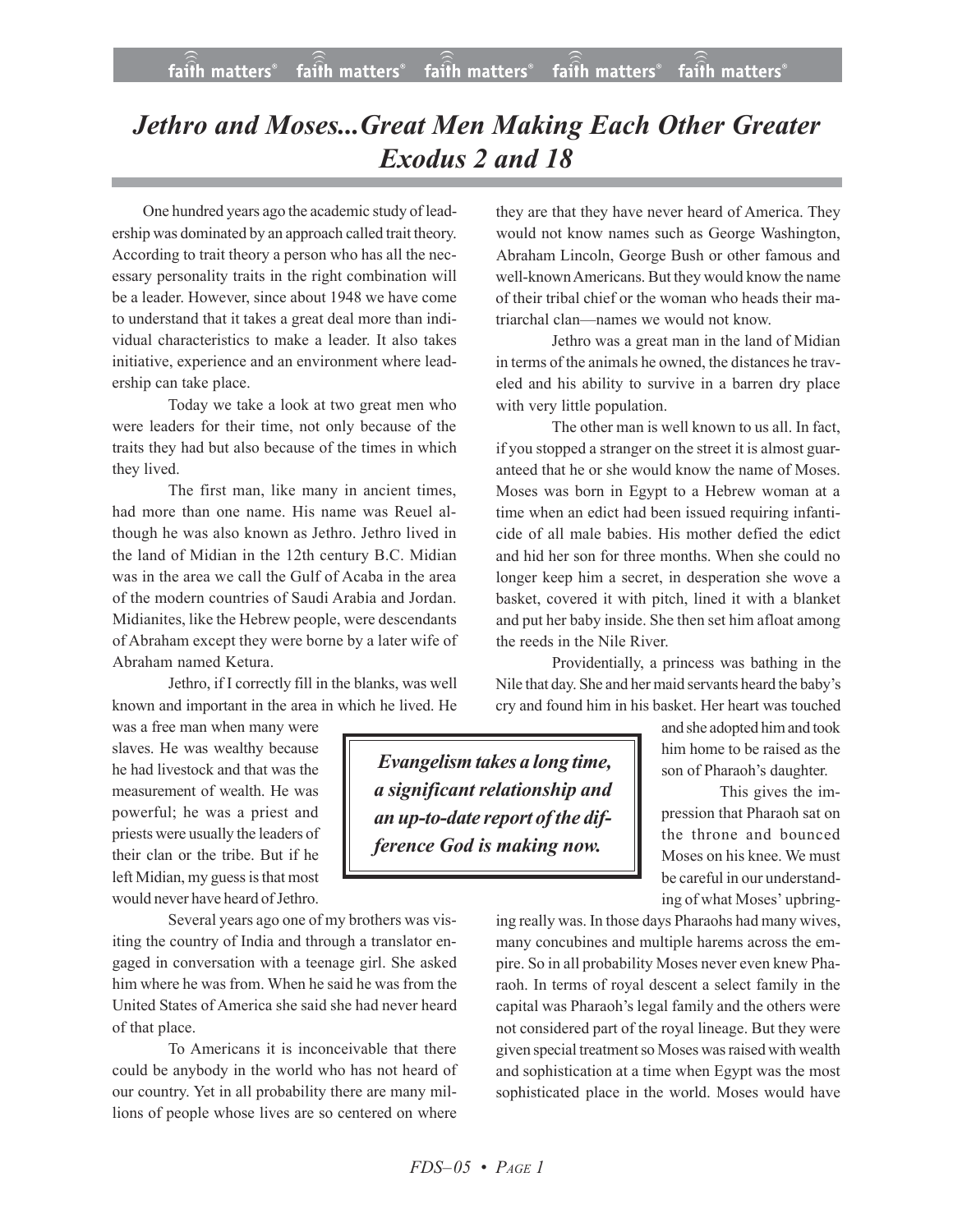studied many languages, geography, architecture, medicine, history and literature.

The meeting of Jethro and Moses is told about in Exodus 2. The background is that as a young adult Moses decided to re-identify with his Hebrew heritage. One day he saw an Egyptian beating a Hebrew. He looked around to see if anyone was watching and, seeing no one, he killed the Egyptian and buried him in the sand. But, as is often the case when we do something wrong, someone witnessed his crime and reported it to Pharaoh who issued an order that Moses be executed for murder.

Moses fled as quickly and as far as he possibly could to the land of Midian thinking that no Egyptians would bother to go that far to look for him in such a remote desert place. When he reached Midian he went to a well because that was where people gathered in those remote areas.

There he encountered another injustice. Seven sisters were trying to get water for their father's sheep when some shepherds chased them away from the well. Again Moses intervened. This time he successfully chased away the shepherds and allowed the women access to the well. They went home and reported to their father what had happened. He immediately responded that they should have offered appropriate hospitality and sent for this Egyptian stranger to come and be entertained in their home.

Moses accepted and met the women's father, Jethro. They were a contrast to behold. Jethro—a tribal chief; secure in his position; well known in his region; unsophisticated by Egyptian standards; a man of little education; dry skinned from being out in the sun with hands rough from hard work—standing there before Moses in his royal silk robes, his hands soft from hardly ever doing a day's labor, educated and sophisticated, able to speak all the languages of the neighboring empires. They became friends; in fact, Moses married one of Jethro's daughters, Zephorah. For the next 40 years, until he was 80, Moses worked for Jethro.

Their relationship was an extraordinary one in which two great men made each other greater by contributing different gifts to each other's lives. For example, from Jethro Moses learned how to find his way in the desert, where to discover water, what to do with human waste, how to start a fire, where to find fuel, how to deal with marauding bands that threatened life and property—all that needed to be done in a

very hostile environment. Moses knew virtually nothing about desert survival when he arrived. For the next 40 years, which Moses probably endured as a necessary evil, he learned desert survival so that he could be God's chosen leader to take more than a million people out of the land of Egypt on a journey that took another 40 years from captivity in Egypt to the Promised Land of Canaan.

I have traveled to some parts of the world where you wonder how anyone could possibly live there. I'm sure I wouldn't last more than a day or two under the best of circumstances and probably you wouldn't either. Specific skills and experience are necessary to make it.

Jethro introduced Moses to the desert but Moses introduced Jethro to the Lord. That's a surprise because you might conclude that at first Jethro was far better informed in spiritual truth. He was a descendant of Abraham. And as a priest we would assume he knew something about a life of faith. Moses, by contrast, had been raised as a heathen. He had not grown up in a Hebrew household. He knew nothing about Yahweh or Abraham or faith. He knew about the son god, the moon god and the heathen deities of the Egyptian Empire.

Initially it may have been Jethro who taught Moses about faith and sacrifices. But Jethro was also living in a polytheistic world with many competing gods. He had to consider them all. At the beginning of their friendship he could hardly be considered a man of great faith.

But one day while Moses was out in the desert he came across a bush that was on fire. As Moses came near it he discovered that although the flames were real the bush was not consumed. He knew that was supernatural. As he came close to inspect it a voice, the voice of God, told Moses that he should remove his sandals because this was holy ground.

That was the beginning of many conversations Moses had with God over the rest of his life. God actually talked to him out loud and Moses would speak back. There was a warm and intimate relationship between Moses the man and God Almighty of heaven and earth. It was that Lord who Moses introduced to Jethro.

Exodus 18 takes place after the people of Israel have escaped captivity in Egypt. Moses has led them and during that time, for safety reasons, he left his children and Zephorah with Jethro. Now Jethro and Zephorah and the two sons have come to find Moses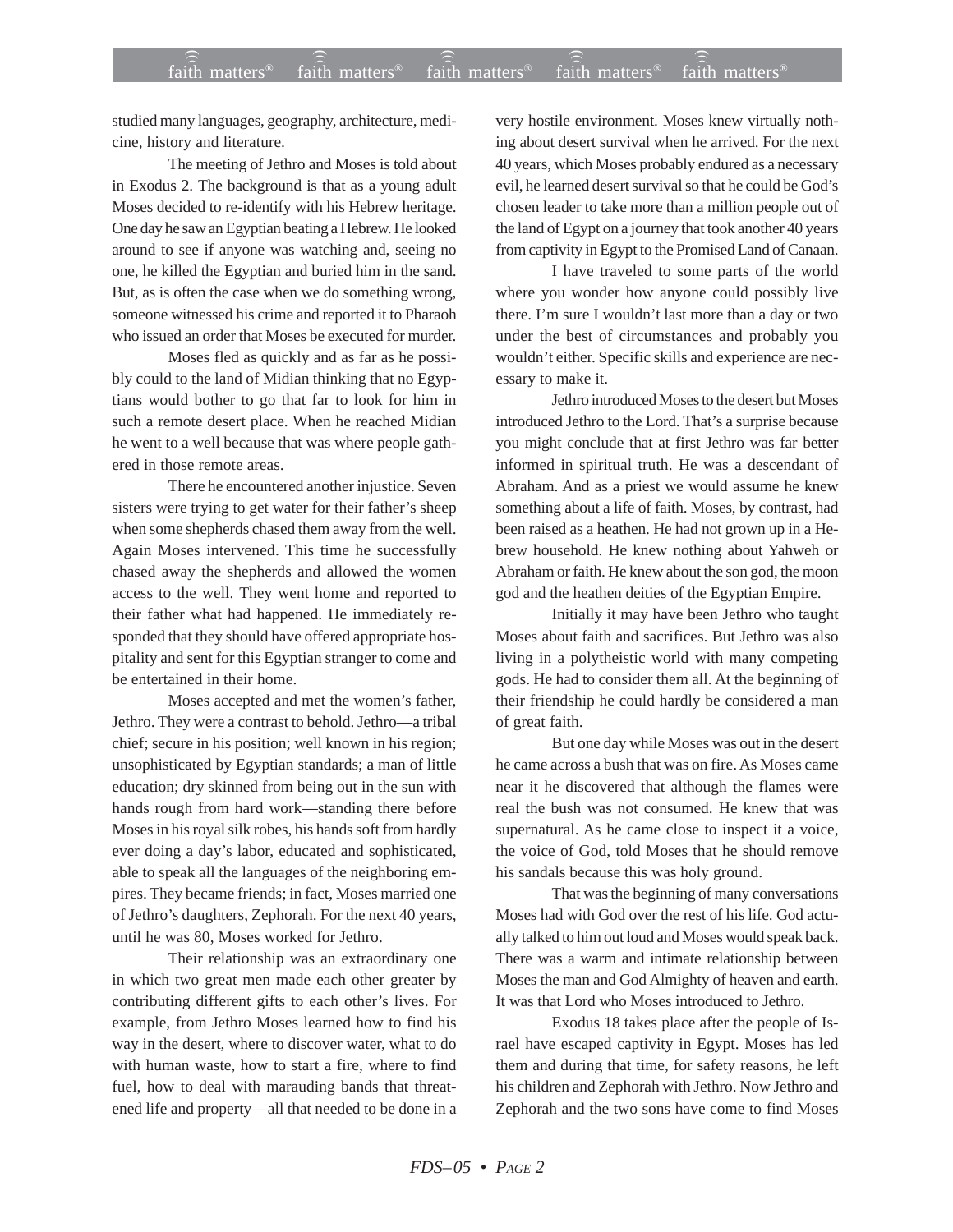and the Hebrew people in the wilderness. We read in Exodus 18:5-12:

*Jethro, Moses' father-in-law, together with Moses' sons and wife, came to him in the desert, where he was camped near the mountain of God. Jethro had sent word to him, "I, your father-in-law Jethro, am coming to you with your wife and her two sons."*

> *So Moses went out to meet his fatherin-law and bowed down and kissed him. They greeted each other and then went into the tent. Moses told his father-in-law about everything the Lord had done to Pharaoh and the Egyptians for Israel's sake and about all the hardships they had met along the way and how the Lord had saved them.*

*Jethro was delighted to hear about all the good things the Lord had done for Israel in rescuing them from the hand of the Egyptians. He said, "Praise be to the Lord, who rescued you from the hand of the Egyptians and of Pharaoh, and who rescued the people from the hand of the Egyptians. Now I know that the Lord is greater than all other gods, for he did this to those who had treated Israel arrogantly." Then Jethro, Moses' father-in-law, brought a burnt offering and other sacrifices to God, and Aaron came with all the elders of Israel to eat bread with Moses' father-in-law in the presence of God.*

Exodus 18:11 is the record of Jethro's conversion. While in conversation with Moses this great

man Jethro came to faith in the Lord of heaven. Until then the God of Israel and Moses' God whom he had heard about from the burning bush had been just one more in the pantheon of heathen deities, but on that day he

understood who God truly was. That was a gift that Moses had given his friend and his father-in-law, a gift that had come out of 40 years of relationship and conversation and was rooted in the reports of the great things God had done.

How typical that is of evangelism. It takes a long time, a significant relationship and an up-to-date report of the difference God is making now. Moses gave the best of all gifts to his very best friend for, on that day and at that moment, Jethro discovered the true God.

Jethro, in turn, gave a gift back to Moses. This primitive man from Midian told Moses how to manage the resources of the people of God, a million strong, out in the wilderness. It is related in Exodus 18:13-26:

*The next day Moses took his seat to serve as judge for the people, and they stood around him from morning till evening. When his fatherin-law saw all that Moses was doing for the people, he said, "What is this you are doing for the people? Why do you alone sit as judge, while all these people stand around you from morning till evening?"*

> *Moses answered him, "Because the people come to me to see God's will. Whenever they have a dispute, it is brought to me, and I decide between the parties and inform them of God's decrees and laws."*

*Moses' father-in-law replied, "What you're doing is not good. You and these people who come to you will only wear yourselves out. The work is too heavy for you: you cannot handle it alone. Listen now to me and I will give you some advice, and may God be with you. You must be the people's representative before God and bring their disputes to him. Teach them the decrees and laws, and showed them the way to live and the duties they are to perform. But select capable men from all of the people—men who fear God, trustworthy men who hate dishonest gain—and appoint them as officials over thousands, hundreds, fifties and tens.*

*Find a friend who will make you great. Be a friend who will make your friend great.*

*Have them serve as judges for the people at all times, but have them bring every difficult case to you; the simple cases they can decide themselves. That will make your load lighter,*

*because they will share it with you. If you do this and God so commands, you will be able to stand the strain, and all these people will go home satisfied."*

*Moses listened to his father-in-law and did everything he said. He chose capable men from all Israel and made them leaders of the people, officials over thousands, hundreds, fifties, and tens. They served as judges for the people at all times. The difficult cases they brought to Moses, but the simple ones they decided themselves.*